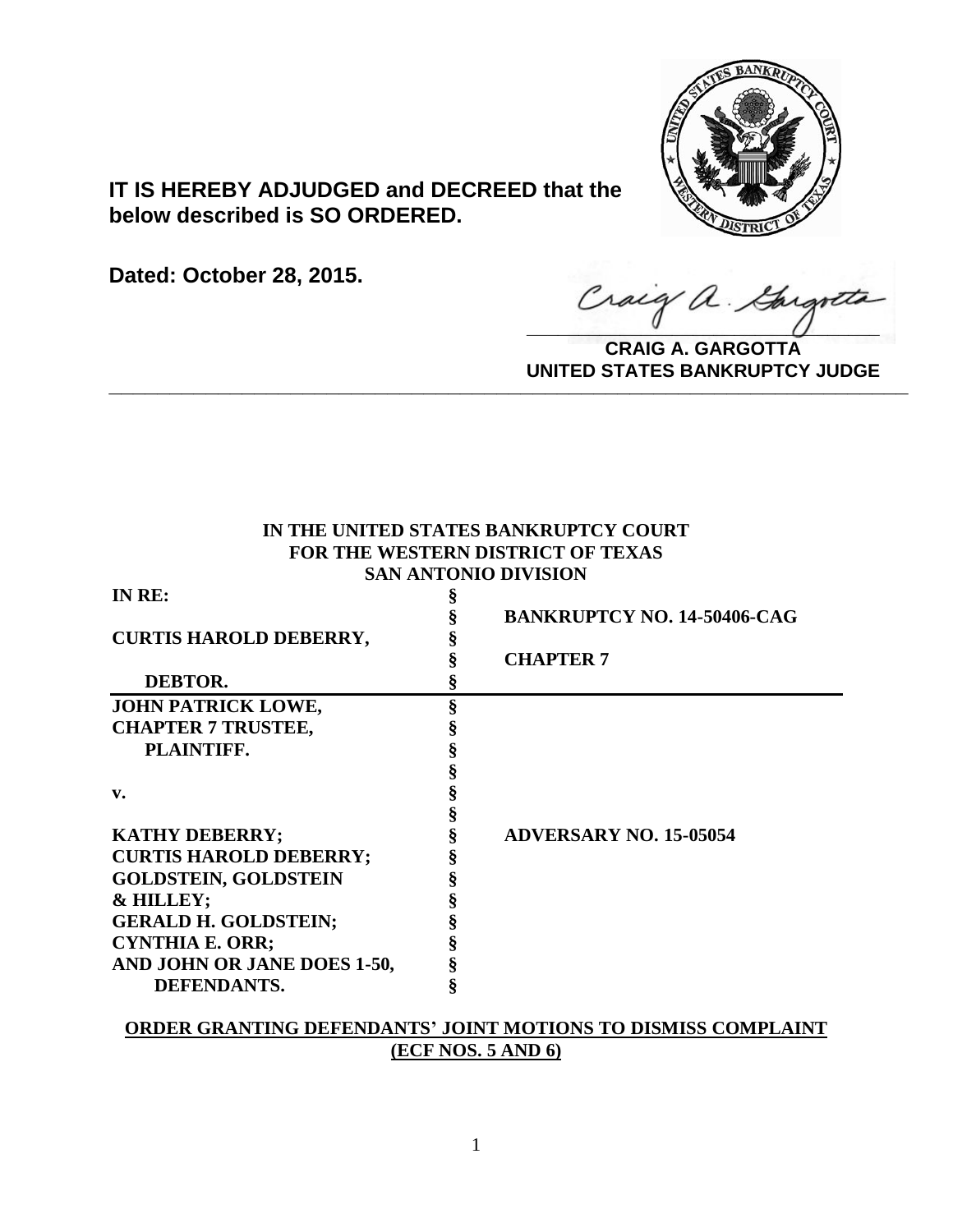On July 9, 2015, Chapter 7 Trustee John Lowe ("Trustee") filed the above-captioned adversary case.  $(Adv. ECF No. 1)<sup>1</sup>$ . Defendants Kathy DeBerry; Curtis DeBerry; and Goldstein, Goldstein & Hilley; and Cynthia E. Orr ("Defendants") filed Joint Motions and Briefs to Dismiss Complaint for Failure to State a Claim Pursuant to Fed. R. Civ. P.  $12(b)(6)$ . (Adv. ECF Nos. 5  $\&$ 6). On September 11, 2015, Trustee filed Responses to the Joint Motions (Adv. ECF Nos. 9 & 10). On September 18, 2015, Defendants Goldstein, Goldstein, & Hilley and Cynthia E. Orr filed a Brief/Memorandum of Law in Support of their Joint Motions to Dismiss. (Adv. ECF No. 11). On October 6, 2015, the Court held a hearing on this matter and took the matter under advisement.

The issue before this Court is whether the proceeds from the post-petition sale of a chapter 7 debtor's properly exempted Texas homestead lose its exempt character if not reinvested in another Texas homestead within six months following the date of sale. For the reasons stated herein, the Court finds that such proceeds do not lose its exempt character in a chapter 7 case. Therefore, Defendants' Joint Motions and Briefs to Dismiss Complaint for Failure to State a Claim Pursuant to Fed. R. Civ. P. 12(b)(6) (Adv. ECF Nos. 5 and 6) should be GRANTED.

As a preliminary matter, the Court has jurisdiction over this matter pursuant to 28 U.S.C. § 1334. This is a core proceeding under 28 U.S.C. § 157(b)(2)(B)(concerning the allowance or disallowance of exemptions from property of the estate).

#### **BACKGROUND**

The facts of this matter are not contested. The parties agree that Debtor filed for chapter 7 bankruptcy relief on February 10, 2014. On the Petition Date, Debtor scheduled a home listed at

 $\overline{a}$ 

 $1$  All references to the Docket in Adversary Case No. 15-05054 are referred to herein as "Adv. ECF No." and all references to the Docket in Bankruptcy Case No. 14-50406 are referred to herein as "Bankr. ECF No."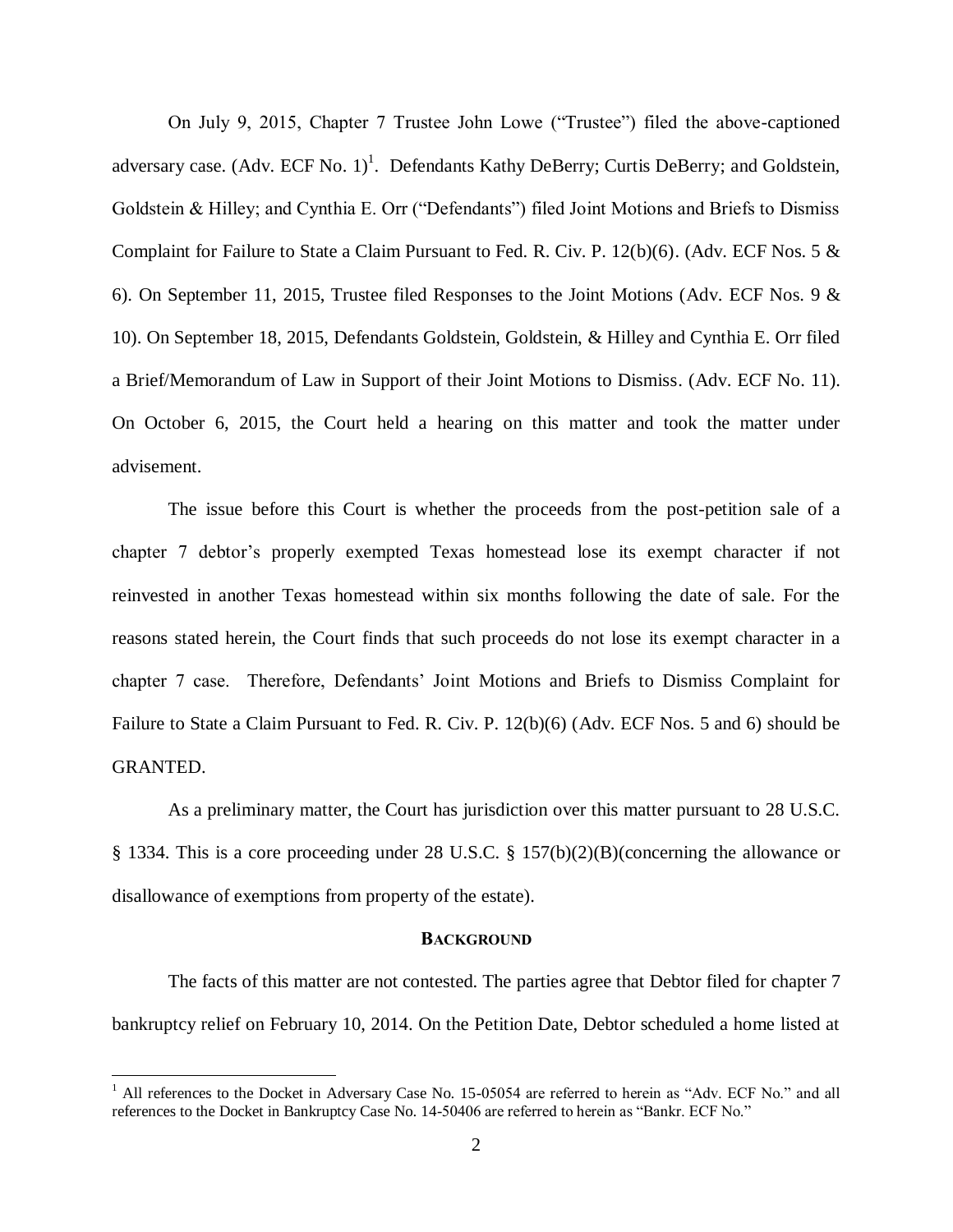8 Tudor Glen, San Antonio, Texas 78257 (the "Property"), which was owned free and clear of any debt. On Schedule C, Debtor claimed an exemption in the Property under the Texas Constitution Article 16 §§ 50 and 51, as well as Texas Property Code §§ 41.001 & 41.002, for the full value of the Property, \$430,690.00. On September 12, 2014, Debtor filed the Motion of Curtis Harold DeBerry for Authorization to Sell Real Property Free and Clear of Liens, Claims and Encumbrances (Bankr. ECF No. 66), which sought approval for the sale of the Property by Debtor for \$390,000.00. On September 23, 2014, the Court entered an Order Granting Debtor's Motion to Sell (Bankr. ECF No. 83). The Order Granting Debtor's Motion to Sell recited that nothing in the Order prohibits the Trustee from seeking to recover the proceeds from the sale of the Property, to the extent that the proceeds from the sale are no longer exempt under Tex. Prop. Code Ann. § 41.001.

After the sale was completed, both Parties agree that the proceeds from the sale of the Property (the "Proceeds") were not reinvested in a Texas homestead within the six month time period contemplated by Tex. Prop. Code Ann. § 41.001(c) (noting that "[t]he homestead claimant's proceeds of a sale of a homestead are not subject to seizure for a creditor's claim for six months after the date of sale").

#### **MOTION TO DISMISS STANDARD**

Bankruptcy Rule 7012 applies Federal Rule of Civil Procedure 12(b) to adversary proceedings. Fed. R. Bankr. P. 7012(b). To survive a Federal Rule of Civil Procedure 12(b)(6) motion to dismiss, a complaint "need only include 'a short and plain statement of the claim showing that the pleader is entitled to relief.'" *Hershey v. Energy Transfer Partners, LP*, 610 F.3d 239, 245 (5th Cir. 2010) (quoting Fed. R. Civ. P. 8(a)(2)). A court should not accept, however, "threadbare recitals of a cause of action's elements, supported by mere conclusory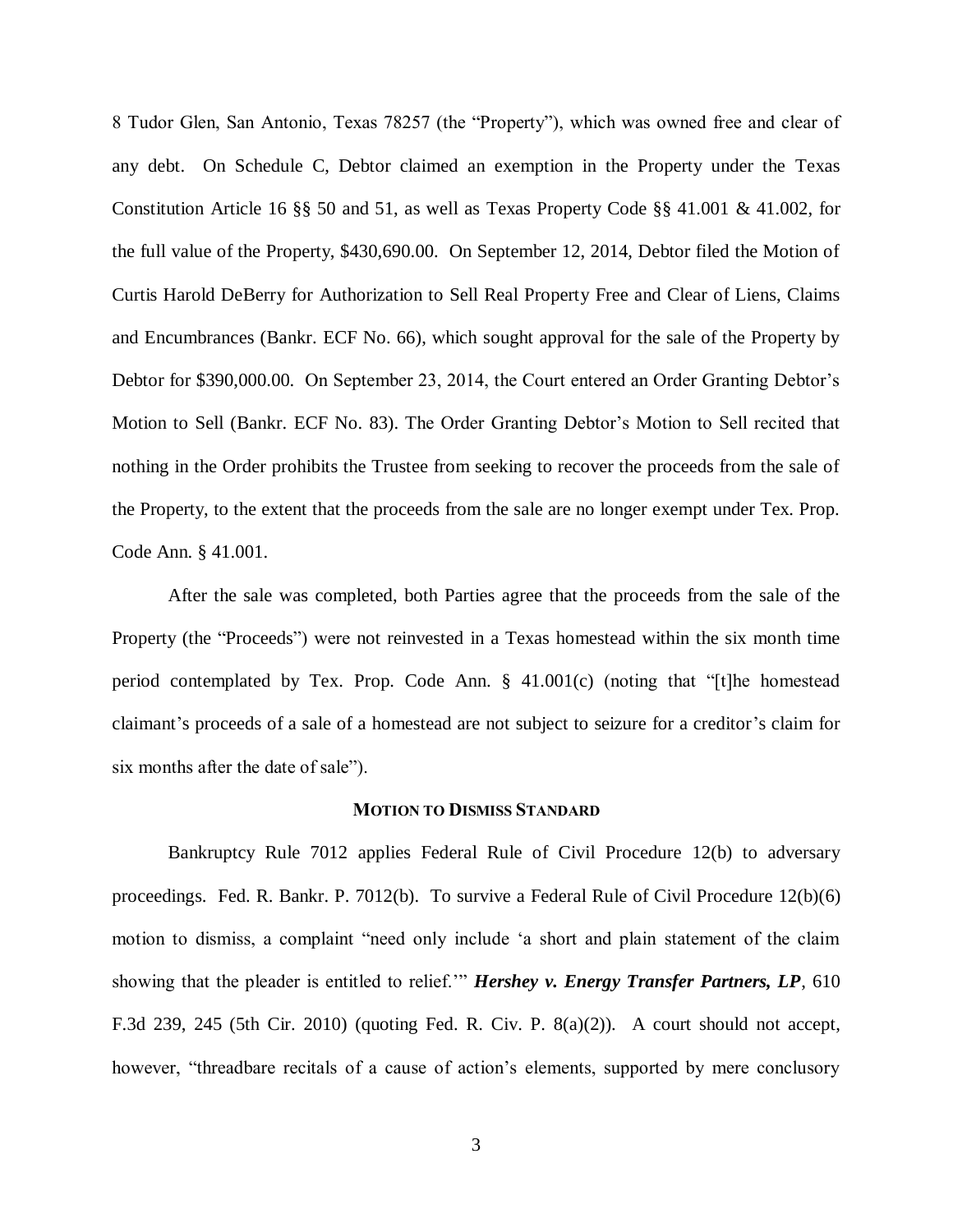statements." *Hershey*, 610 F.3d at 245–46 (quoting *Ashcroft v*. *Iqbal*, 129 S. Ct. 1949, 1949–50 (2009)). Moreover, the Court "will not strain to find inferences favorable to the plaintiff." *Southland Sec. Corp. v. INSpire Ins. Solutions, Inc.,* 365 F.3d 353, 361 (5th Cir. 2004) (internal quotations omitted). Rather, the complaint must allege "sufficient factual matter, accepted as true, to 'state a claim that is plausible on its face.'" *Id*. When it appears certain that a plaintiff cannot prove any set of facts in support of his claim which would entitle him to relief then a claim should be dismissed. *Benton v. United States*, 960 F.2d 19, 21 (5th Cir. 1992).

## **ANALYSIS**

Section 549(a) permits the trustee to avoid unauthorized transfers of property of the estate that occur after the commencement of the case. 11 U.S.C.  $\S$  549(a).<sup>2</sup> Defendants argue that the Proceeds are not property of Debtor's chapter 7 bankruptcy estate, and therefore, no cause exists to avoid the transfer of the Proceeds.<sup>3</sup> Trustee argues that because Debtor failed to re-invest the Proceeds, he converted those proceeds into property of the estate, which the Trustee can recover for the benefit of creditors. Therefore, the Court's decision will turn on whether the Proceeds became part of the bankruptcy estate after Debtor failed to reinvest them in a new Texas homestead.

The commencement of a bankruptcy case creates an estate comprising all legal and equitable interests in property (including potentially exempt property) of the debtor as of that date. *Zibman v. Tow (In re Zibman)*, 268 F.3d 298, 301 (5th Cir. 2001). Section 522(b) allows debtors to exempt property from the estate under either federal or state law exemptions.

 $\overline{\phantom{a}}$ 

<sup>2</sup> Unless otherwise noted, all statutory references herein are to 11 U.S.C., *et seq*.

<sup>&</sup>lt;sup>3</sup> The parties dispute whether the Proceeds were ever transferred out of the bankruptcy estate. Because this Court finds that the Proceeds are not property of the estate, the Court need not consider whether there was a transfer of the Proceeds.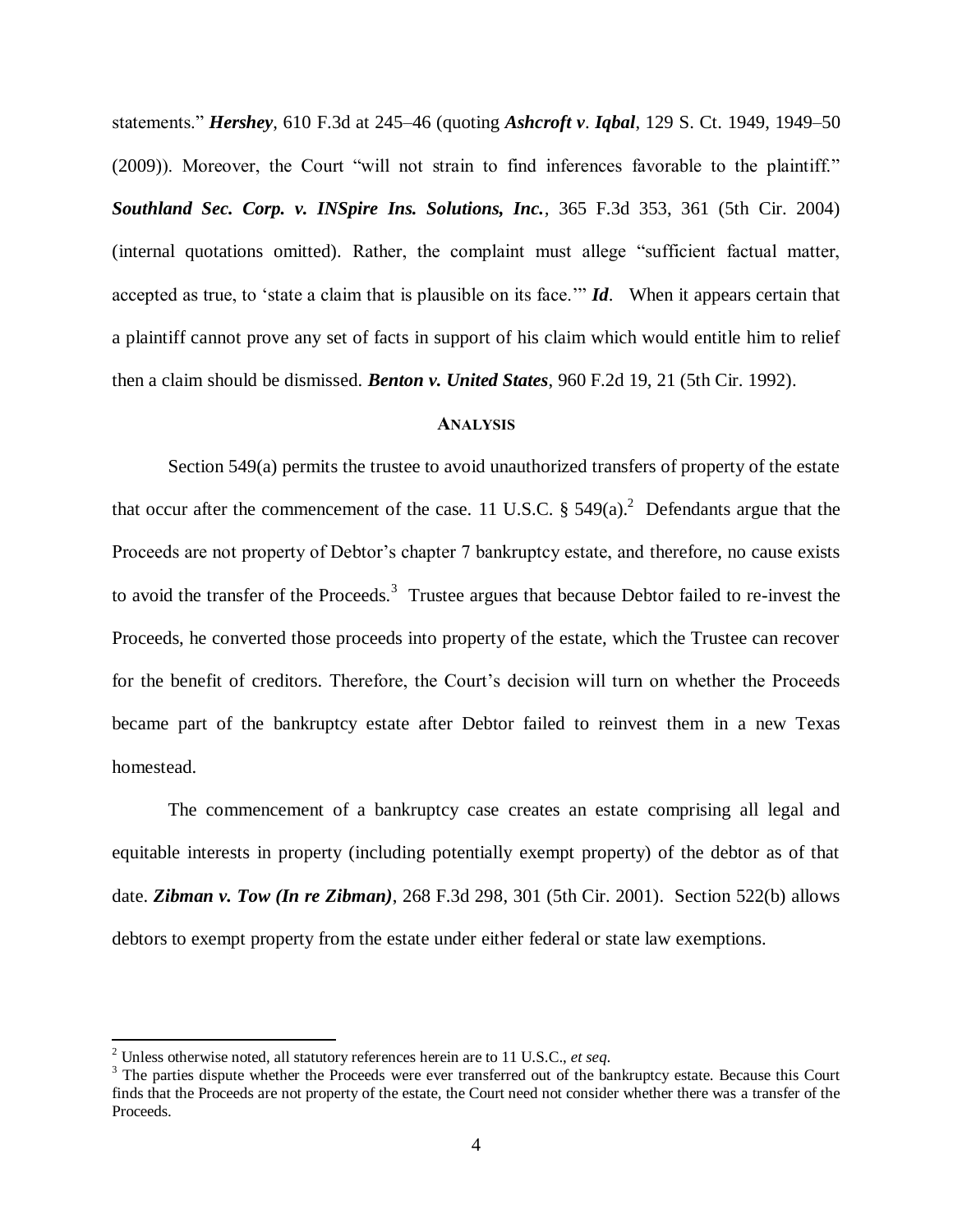The fundamental purpose of the Texas homestead laws is to secure a place of residence against financial disaster. *Matter of England*, 975 F.2d 1168, 1174 (5th Cir. 1992). Texas law's broad exemptions for homesteads extends to proceeds of a sale of a homestead— subject to the requirement that the sale proceeds be reinvested into another Texas homestead within six months after the date of sale. Tex. Prop. Code Ann. § 41.001(c). This requirement is commonly referred to the "Texas Proceeds Rule." The Texas legislature chose to add Texas Proceeds Rule in order to preserve the homestead protections afforded by the Texas Constitution. *England*, 975 F.3d at 1174.

## **A. Fifth Circuit Precedent**

The Fifth Circuit Court of Appeals has previously considered the application of the Texas Proceeds Rule in bankruptcy. The Fifth Circuit held where a chapter 7 debtor sold his Texas homestead pre-petition and did not reinvest the proceeds, the proceeds lost their exempt character. *Zibman*, 268 F.3d at 305. In *Zibman*, the Fifth Circuit explained that the "snapshot rule" provides that any exemptions claims are determined by the facts and the law as they exist on the date of filing of the bankruptcy petition. *Id*. at 302. As applied to the debtors in *Zibman*, the exemption in homestead proceeds was necessarily contingent upon their reinvestment under the Texas Proceeds Rule. *Id.* at 305. Thus, the homestead proceeds lost their exempt character when not timely reinvested. *Id*.

In *Morgan*, the Fifth Circuit subsequently examined the application of the Texas Proceeds Rule where a chapter 7 debtor only invoked Texas homestead exemptions after the post-petition sale of his homestead. *Studensky v. Morgan (In re Morgan)*, 481 F. App'x 183, 185 (5th Cir. 2012). Because the debtor did not claim an exemption for his Texas homestead at the time of filing, that property passed into the bankruptcy estate. *Id*. at 186. When the debtor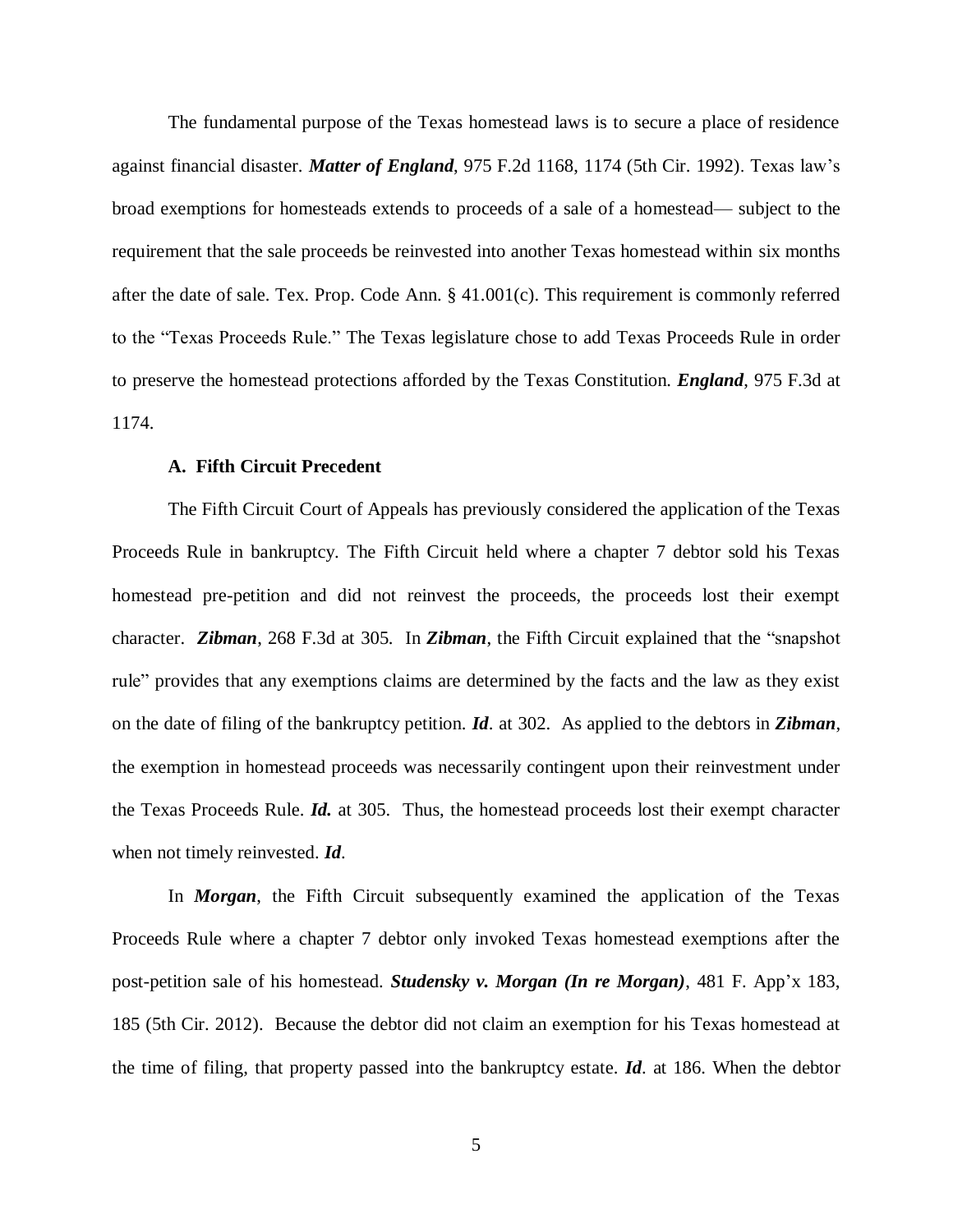amended his exemptions after he sold his Texas homestead, his exemption was only in the proceeds of the sale. *Id.* Because debtor's exemption was in proceeds, under *Zibman*, the exemption was necessarily contingent upon their reinvestment under the Texas Proceeds Rule. *Id.* at 186–87. In both *Zibman* and *Morgan*, when the Texas homestead exemption was claimed, it was only in the proceeds of a homestead. Thus, under the Texas Proceeds Rule, the exemptions were necessarily contingent upon their reinvestment and lost their character when the proceeds were not timely reinvested.

In 2014, the Fifth Circuit considered the application of the Texas Proceeds Rule to a chapter 13 debtor who sold his properly exempted Texas homestead post-petition and failed to reinvest the proceeds in another Texas Homestead. *Viegelahn v. Frost (In re Frost)*, 744 F.3d 384, 385 (5th Cir. 2014). The Fifth Circuit held that the sale of the homestead changed the essential character of the homestead exemption to "proceeds" and therefore implicated the Texas Proceeds Rule. *Id*. at 387. Because the proceeds were not reinvested within six months, they became property of the estate. *Id*.

## **B. Application of Fifth Circuit Precedent**

While these cases are instructive, there is no controlling Fifth Circuit precedent on the matter before this Court. *Frost* concerned a chapter 13 debtor. *Id*. Under § 1306(a), postpetition property is included in property of the estate—even if the funds are received from exempt sources. *See In re D'Avila*, 498 B.R. 150, 158 (Bankr. W.D. Tex. 2013) (Davis, J.) (distinguishing bankruptcy court decisions that apply the Texas Proceeds Rule to chapter 13 debtors from chapter 7 debtors). Because *Frost* concerned a chapter 13 debtor, it is not dispositive of the issue before this court. While *Zibman* and *Morgan* are chapter 7 cases, both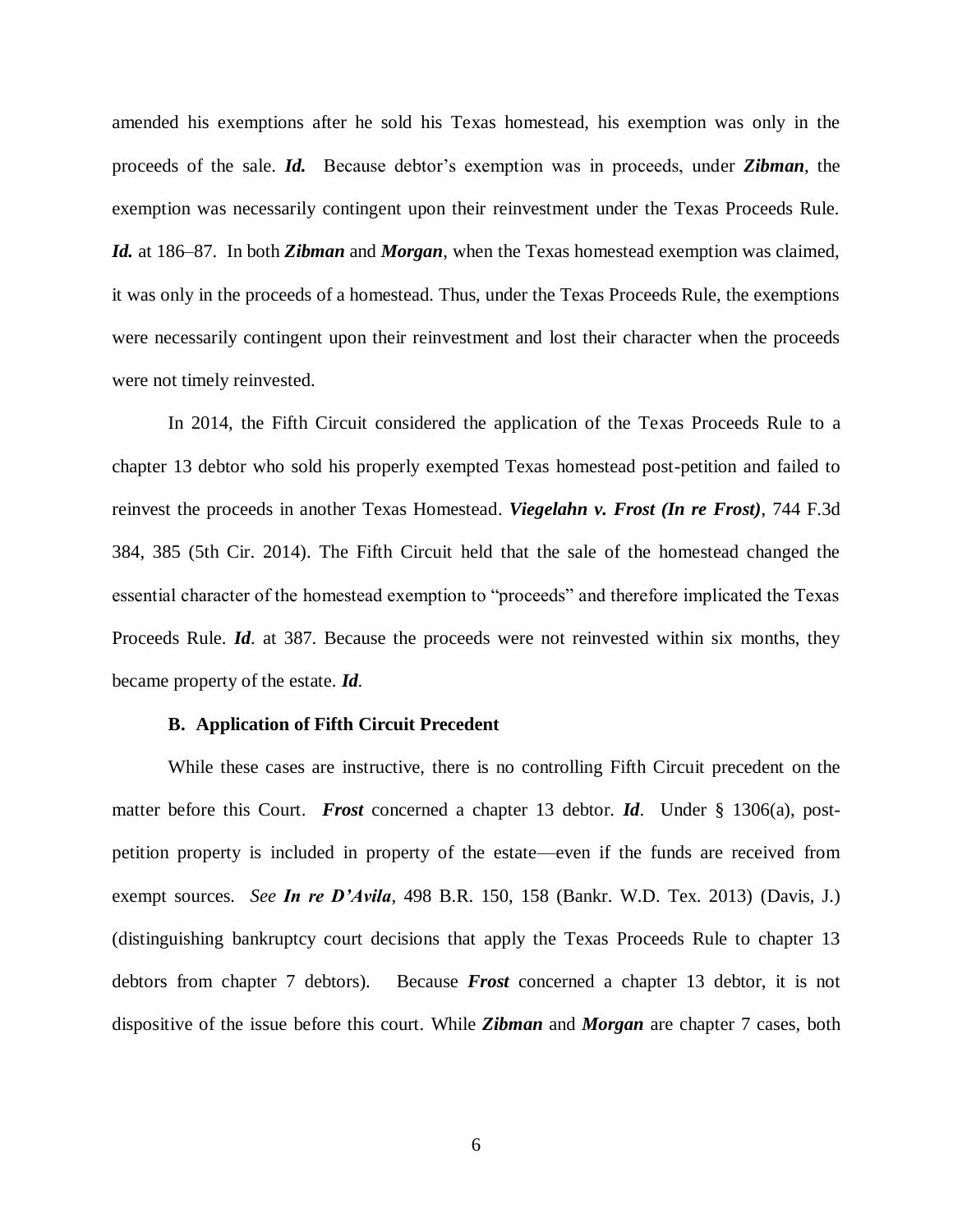cases concerned debtors who initially exempted the proceeds of a Texas homestead—not an actual homestead. *D'Avila*, 498 B.R. at 156.

Two Texas bankruptcy courts have considered whether the Texas Proceeds Rule applies in a chapter 7 case where the debtor sold his homestead post-petition. In *In re D'Avila*, the bankruptcy court held that when a Texas homestead itself is held as of the petition date and as of the date exemption is claimed, the Texas Proceeds Rule is not implicated and the proceeds are not subject to later recovery by the bankruptcy estate. 498 B.R. 150, 159 (Bankr. W.D. Tex. 2013). While in *Cage v. Smith (In re Smith)*, the bankruptcy court held that the Texas Proceeds Rule is implicated and *Frost* should apply in chapter 7 cases. 514 B.R. 838, 840 (Bankr. S.D. Tex. 2014).

The Court finds that the reasoning in *D'Avila* is correct and adopts its legal conclusions.<sup>4</sup> As the bankruptcy court in *D'Avila* explained: "as a matter of course, in a chapter 7 bankruptcy . . . once an exemption is granted, the debtor can sell or dispose of exempt property, or even encumber property with post-petition debts, without involving the bankruptcy court or the bankruptcy estate." *D'Avila*, 498 B.R. at 153. Unlike in a chapter 13, property of the chapter 7 bankruptcy estate does not include funds acquired post-petition. *Compare* § 1306(a) ("Property of the estate includes . . . all property . . . that debtor acquires after the commencement of the case") *with* § 541(a)(1) (An estate is comprised of "all legal and equitable interests of the debtor in property as of the commencement of the case.").

Here, like in *D'Avila*, the homestead itself was held as of the petition date and as of the date the exemption was claimed. As such, the Texas Proceeds Rule is not implicated—it is not

 $\overline{\phantom{a}}$ 

<sup>4</sup> Trustee argued that the *D'Avila* bankruptcy court did not have the benefit of the Fifth Circuit's opinion in *Frost*. While *D'Avila* was decided before the Fifth Circuit's opinion in *Frost*, the *D'Avila* bankruptcy court considered and cited to the bankruptcy court decision and district court opinion in *Frost* that were later affirmed by the Fifth Circuit. *See D'Avila*, 498 B.R. at 158 (noting that "[i]t is crucial to note that . . . *Frost* involve[s] the application of the Texas Proceeds Rule to [a debtor] under Chapter 13 of the Bankruptcy Code, not Chapter 7.").